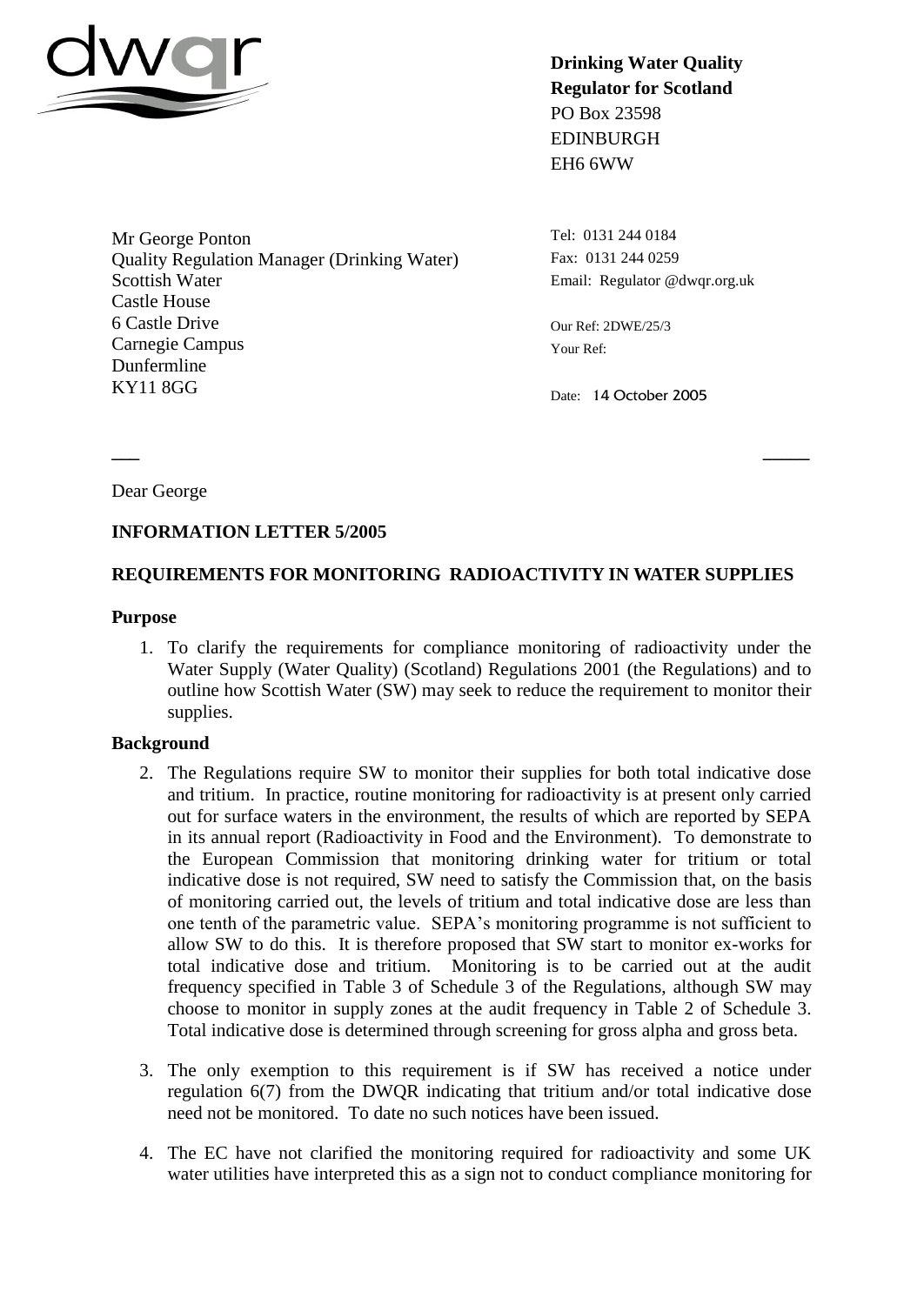tritium and/or total indicative dose (in practice gross alpha and gross beta). This is not the case and SW should follow the Regulations.

## **The Way Forward**

- 5. The DWQR accepts that, in good faith, SW may have been relying on the environmental monitoring for radioactivity rather than carrying out compliance monitoring. In light of these considerations and the fact that this is a new requirement the DWQR will not consider any sampling shortfalls for radioactivity during the 2005 calendar year.
- 6. From 1 January 2006 onwards SW must conduct compliance monitoring for radioactivity until they have received a regulation 6(7) notice from the DWQR which SW will need to apply for.

## **Applications for notices under regulation 6(7)**

- 7. Applications for notices under regulation 6(7) valid from 1 January 2006 must be submitted to the DWQR. Applications must include the name of the treatment works for which the notice is requested, a summary of the likely presence of natural or artificial sources of radioactivity within the catchment, results of all radioactivity monitoring for gross alpha, gross beta and tritium conducted at the works or supply point, together with results of and further radiological investigations conducted in response to values in excess of the specifications.
- 8. The DWQR will assess any applications made and for those where there is sufficient evidence that the levels are well below the specification, will issue notices for tritium and/or total indicative does as the case may be.
- 9. In future, in order to simplify the sampling frequency assessment, the DWQR only proposes to issues notices under 6(7) that start on 1 January of a particular year. Therefore, should SW request a notice valid from 1 January of any future year, the application should be made by 30 November of the year prior to which the notice takes effect.

# **Operational monitoring**

10. If SW receives a notice under Regulation 6(7) allowing it not to monitor for radioactivity, it is strongly advised to establish an operational monitoring programme. Should a sample taken under the operational monitoring programme fail to meet the specification, SW must investigate and notify the DWQR of the outcome of the investigation, in accordance with regulation 18.

# **Enquiries**

11. Any general enquiries on this letter and applications for notices should be addressed to Philip Anderson (0131 244 0188).